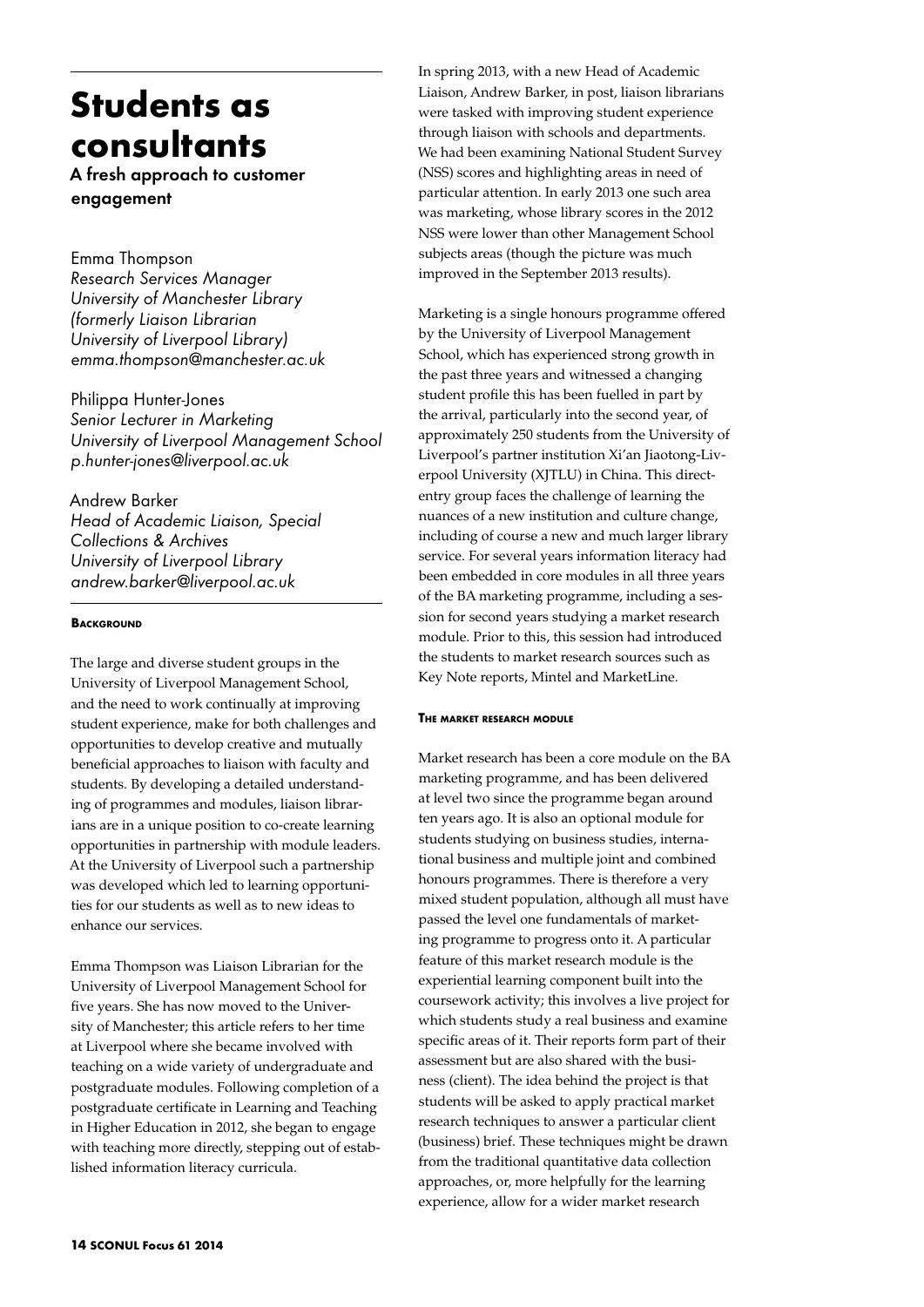toolkit to be utilised, such as qualitative and netnographic techniques. Businesses participating in previous years have included an independent café, a private school and a tourist attraction.

## **The library projects**

Considering what more could be done to support marketing and improve the student experience, and having an interest in marketing and its benefits to library services, the academic liaison department of the library formed the idea of using the library as client. Following an email to the module leader Philippa Hunter-Jones and several cups of coffee, the idea was fleshed out enough to propose to colleagues. With backing from the library leadership team and the module leader, the first task was to identify suitable projects. With 110 students in teams of four or five, it was essential to spread out the projects around the both university libraries and extend the focus beyond academic liaison to other library functions. Each library section was briefed on the project and was asked for suitable areas that warranted this approach. Twenty mini-projects were identified as suitable for the students, ranging from noise in the library, to food and drink, and perceptions of the library website.

## **Introducing the project**

Early in the semester the projects were shared with students via BlackBoard, and the groups were asked to select their preferred projects. Inevitably some, such as examining social media presence, and website perceptions, were more popular than others. Following the project selection the client (in the guise of Liaison Librarian) attended a lecture to brief the students (now our consultants) about the library and to take questions from the groups. In this lively session it was necessary to stress how important this feedback would be to us, and to challenge the students to look beyond their current experiences of the library. The UK-based students had experienced a year of using the Sydney Jones library, which houses the Arts, Humanities and Social Sciences collections, but only one or two of the students in the large lecture theatre had ever visited the Harold Cohen library, home to Health, Sciences and Engineering. For the students recently arrived in Liverpool from China, this was a chance to get to know the library intimately, and quickly; one of the projects selected invited them to compare provision in the UK to their experience in China and make recommendations enabling a smooth transition for future cohorts.

#### **Project management**

The module leader was established as the first point of contact for the students and the liaison librarian as the client representative, who brokered meetings with other staff where appropriate. Despite the fact that over a hundred students participated in the projects, the amount of time expended by the library was not onerous. Students were encouraged to be professional and organised in their dealings with the library and arranged meetings in advance at the convenience of staff. It did become clear, however, that some of the projects we proposed were proving more tricky than others. For example, we as a library struggle to engage with research assistants and this was identified as a suitable project. Of course we struggle because they are a difficult-to-reach group working on short-term projects, and in labs rather than in lecture halls; on reflection we could not expect second-year undergraduate students to achieve a breakthrough where we (and others in the institution) had failed before. Nevertheless, the range of projects allowed for a varied and innovative engagement with market research techniques; some groups opted for questionnaires, in person and online; others adopted projective techniques; and yet others were more innovative, utilising experimental techniques to highlight the perennial problem of gaining sufficient data to base analysis upon.

## **Project outcomes**

Once the students' work had been marked, the reports were shared with the library. Recommendations were pulled out of the 20+ student assignments and written up as a report for the library leadership team. Inevitably many of the recommendations chimed with our own plans to improve the library service, but it was helpful to have our thinking endorsed by students. Pleasingly, some recommendations had been put into place by the time the students reported back – for example, a recommendation to improve information about PC availability. The library had been working with computing services to improve information about free PCs during busy times, and the new PC finder service was in place for the end of semester exam period.

Following the reports, changes have been made to social media channels, and the student feedback forms an important resource to refer to and consider when services are evaluated or new ones planned.